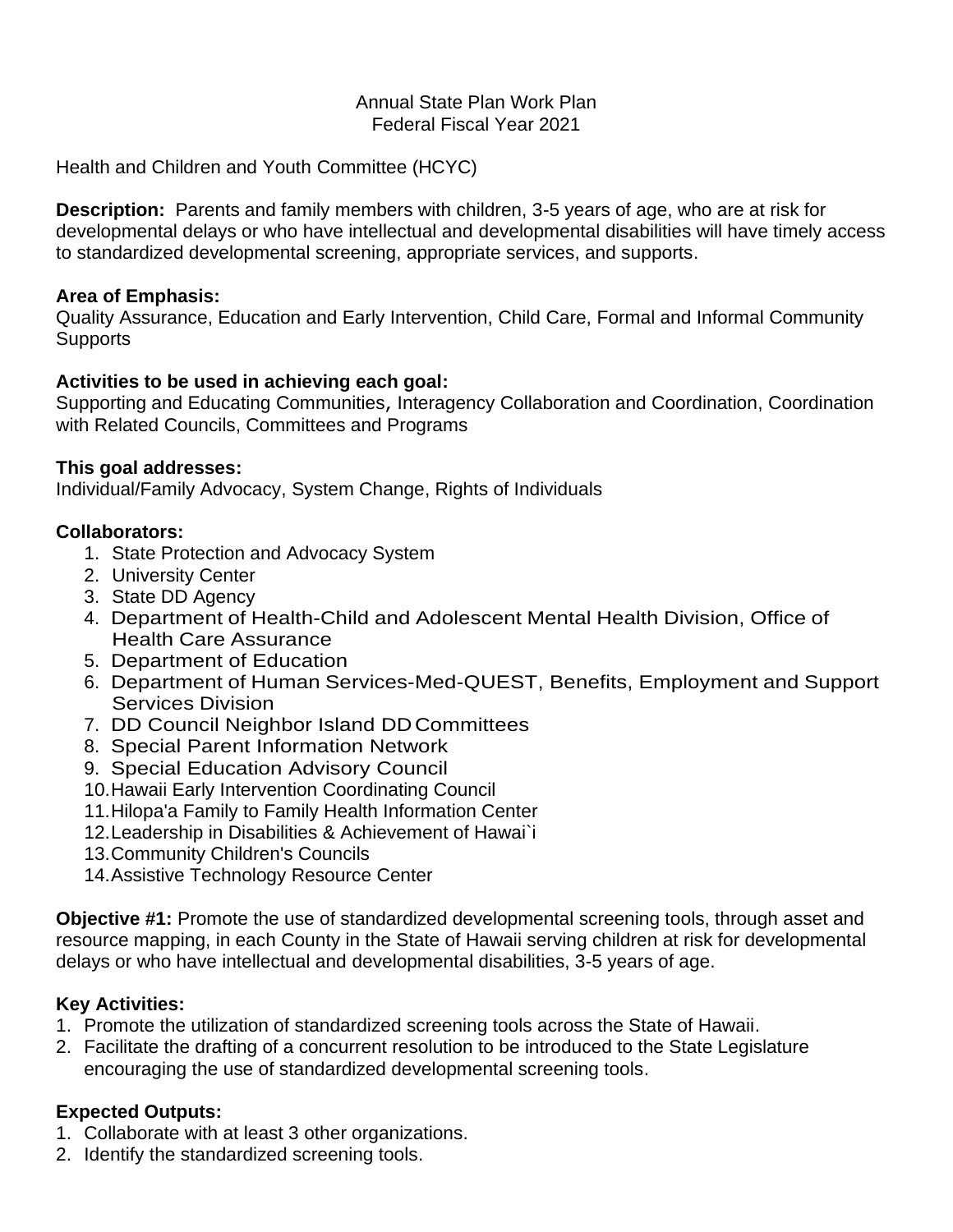## **Expected Objective Outcomes:**

- 1. At least 3 organizations submitting support to legislators for standardized screening tools.
- 2. A resolution for standardized screening tools is developed.

## **Data Evaluation and Measurement:**

- 1. Supportive organizations identified
- 2. A resolution for standardized screening tools is introduced

## **Project the performance measure(s) that will be targeted for each objective: IA Code Targeted #**

| IA vuut                                                                                                                                                                                                                                                | $\mathbf{u}$ argued $\mathbf{r}$ |
|--------------------------------------------------------------------------------------------------------------------------------------------------------------------------------------------------------------------------------------------------------|----------------------------------|
| IA 1.1: The number of people with developmental disabilities who participated in<br>Council supported activities designed to increase their knowledge of how to take part in<br>decisions that affect their lives, the lives of others, and/or systems | 0                                |
| IA 1.2: The number of family members who participated in Council supported in<br>activities designed to increase their knowledge of how to take part in decisions that<br>affect the family, the lives of others, and/or systems                       | 50                               |
| IA 2.1: After participation in Council supported activities, the percent of people with<br>developmental disabilities who report increasing their advocacy as a result of Council<br>work.                                                             | 0                                |
| <b>IA 2.2:</b> After participation in Council supported activities, the percent of family members 0<br>who report increasing their advocacy as a result of Council work.                                                                               |                                  |
| IA 2.3: The percent of people who are better able to say what they want or say what<br>services and supports they want or say what is important to them.                                                                                               | $\overline{0}$                   |
| IA 2.4: The percent of people who are participating now in advocacy activities.                                                                                                                                                                        | 0                                |
| <b>IA 2.5:</b> The percent of people who are on cross disability coalitions, policy boards,<br>advisory boards, governing bodies and/or serving in leadership positions.                                                                               | 0                                |
| IA 3.1: The percent of people with developmental disabilities satisfied with a project<br>activity                                                                                                                                                     | 90                               |
| <b>IA 3.2:</b> The percent of family members satisfied with a project activity.                                                                                                                                                                        | 0                                |

System Change (SC)

| <b>SC Code</b>                                                                                             | Targeted # |
|------------------------------------------------------------------------------------------------------------|------------|
| SC 1.1: The number of policy and/or procedures created or changed.                                         | 0          |
| SC 1.2: The number of statute and/or regulations created or changed                                        | 0          |
| SC 1.3: The number of promising and/or best practices created and/or supported                             | 0          |
| SC 1.3.1: The number of promising practices created                                                        | 0          |
| SC 1.3.2: The number of promising practices supported through Council activities                           | 0          |
| SC 1.3.3: The number of best practices created                                                             | 0          |
| SC 1.3.4: The number of best practices supported through Council activities                                | 0          |
| SC 1.4: The number of people trained or educated through Council systemic change<br>initiatives            | 0          |
| SC 1.5: The number of Council supported systems change activities with organizations<br>actively involved. |            |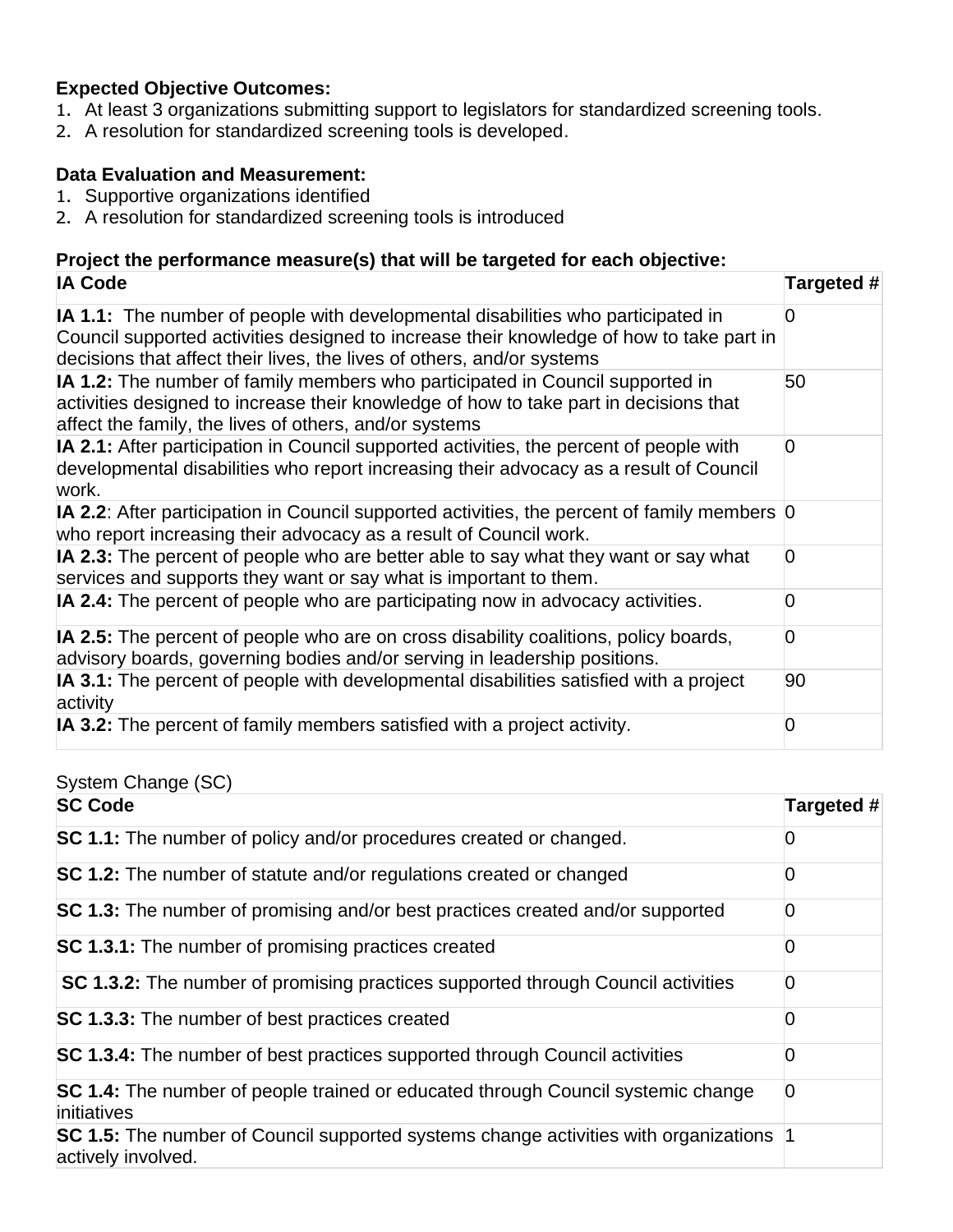| SC 2.1: The number of Council efforts that led to the creation or improvement of best or 0<br>promising practices, policies, procedures, statute or regulation changes. (sub-measures<br>2.1.1; 2.1.3                                                                                                                                                                                                                                                                                                                       |          |
|-----------------------------------------------------------------------------------------------------------------------------------------------------------------------------------------------------------------------------------------------------------------------------------------------------------------------------------------------------------------------------------------------------------------------------------------------------------------------------------------------------------------------------|----------|
| SC 2.2: The number of Council efforts that were implemented to transform fragmented<br>approaches into a coordinated and effective system that assures individuals with<br>developmental disabilities and their families participate in the design of and have<br>access to needed community services, individualized supports, and other forms of<br>assistance that promote self-determination, independence, productivity, and integration<br>and inclusion in all facets of community life. (sub-measures 2.1.2; 2.1.4) | $\Omega$ |
| SC 2.1.1: The number of policy, procedure, statute, or regulation changes improved as $\vert 0 \rangle$<br>a result of systems change.                                                                                                                                                                                                                                                                                                                                                                                      |          |
| SC 2.1.2: The number of policy, procedure, statute, or regulation changes implemented 0                                                                                                                                                                                                                                                                                                                                                                                                                                     |          |
| SC 2.1.3: The number of promising and/or best practices improved as a result of<br>systems change activities                                                                                                                                                                                                                                                                                                                                                                                                                | O        |
| SC 2.1.4: The number of promising and/or best practices that were implemented                                                                                                                                                                                                                                                                                                                                                                                                                                               | O        |

**Objective #2:** Parents of children with special health care needs under the age of 21 years will have increased awareness, understanding, and knowledge regarding services, supports, and rights within the health and education systems.

## **Key Activities:**

- 1. Create an information sheet for parents, family members, and their children on the importance of having the child's special health care needs identified within their IEPs to assure that they are addressed to obtain optimal learning environment.
- 2. Create an information sheet for parents, family members, and their children on the importance of transitioning from medical professionals who serve children to medical professionals who serve adults.

## **Expected Outputs:**

1. 4 times in one year the two informational sheets will be sent out with up to date information.

# **Expected Objective Outcomes:**

- 1. Special health care needs are addressed with in the IEP's and zero complaints are reported for lack of support for special health care needs in the school setting.
- 2. Students with IDD exiting school have a primary care physician for adults.

## **Data Evaluation and Measurement:**

- 1. Number of issues, concerns and complaints in gaps identified and number resolved.
- 2. Surveys to families.

# **Project the performance measure(s) that will be targeted for each objective:**

| <b>IA Code</b>                                                                                                                                                                                                                                                | Targeted # |
|---------------------------------------------------------------------------------------------------------------------------------------------------------------------------------------------------------------------------------------------------------------|------------|
| <b>IA 1.1:</b> The number of people with developmental disabilities who participated in<br>Council supported activities designed to increase their knowledge of how to take part in<br>decisions that affect their lives, the lives of others, and/or systems |            |
| IA 1.2: The number of family members who participated in Council supported in<br>activities designed to increase their knowledge of how to take part in decisions that<br>affect the family, the lives of others, and/or systems                              |            |